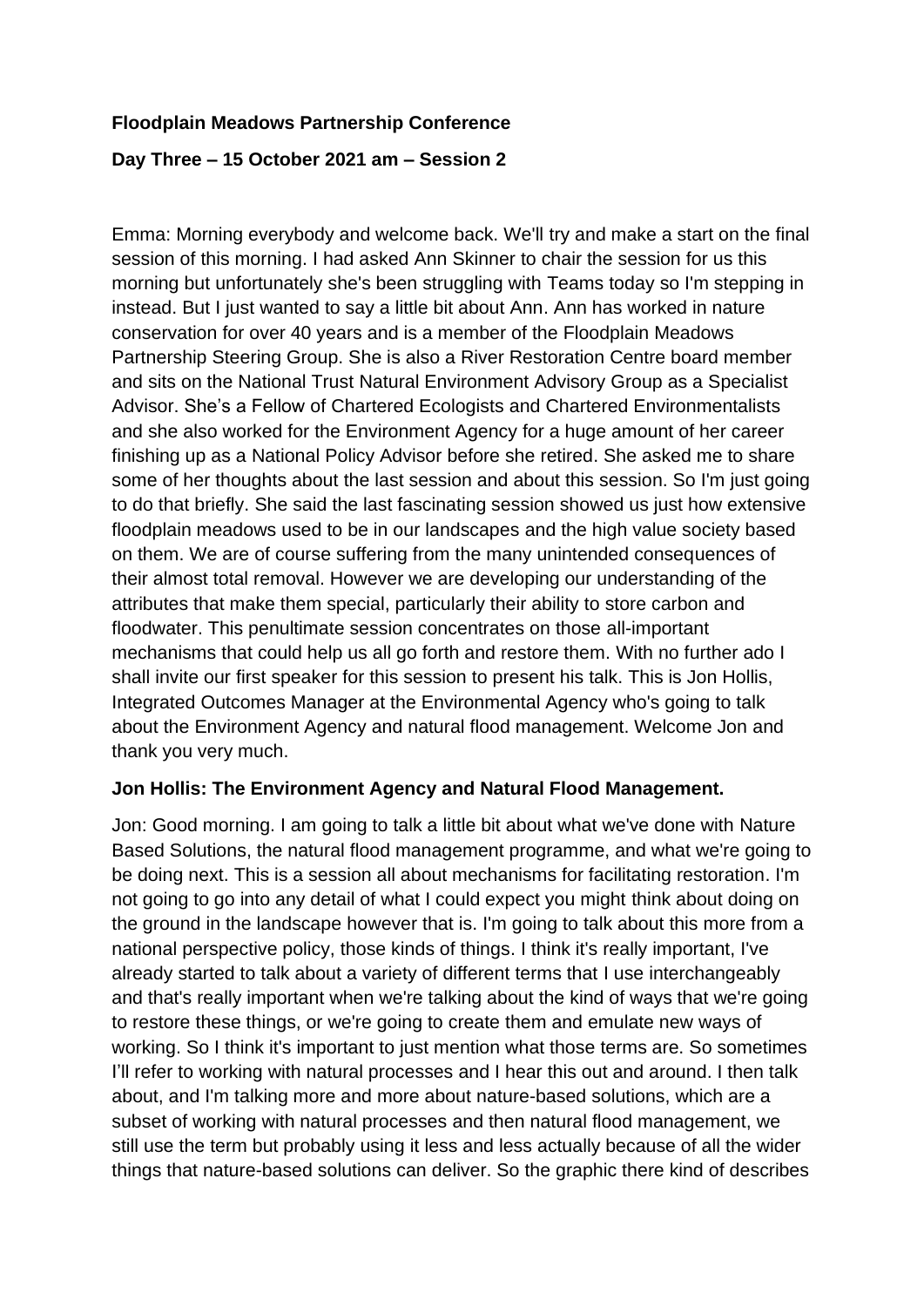how nature-based solutions and NFM are subsets of each other. But the broad term there working to protect, restore and emulate natural processes and that's the really key thing for this session. I think that is worth just bringing out where we are at the moment.

Going back a little while. We were given some money in the Environment Agency from DEFRA in government to trial a range of different natural flood management techniques. There's a number of projects that have happened over the years. I'm sure you're familiar with places like Pickering, Holnicote, Stroud, Belford, there's a few other places around the country that have been trialling nature-based solutions. But what they hadn't done is necessarily looked at nature-based solutions being delivered at a huge scale across a whole catchment. So government said to the Environment Agency 'You can have some money towards doing that work.' and it was £15M to try and put more of these interventions within the toolbox, the way that we can reduce flood risk. To do that each of the projects were given 4 aims.

The first was to reduce flood or coastal erosion risk because it was that money in the first instance. The second was to improve habitats and increase biodiversity because we know that we get those shared benefits from nature-based solutions. We wanted to contribute to the research and development that's going on around this space and reduce the evidence gaps. We know from the working with Natural Processes Evidence Directory where those gaps were, and so we're working at the minute on understanding and overcoming supposed gaps now we've got a bit more data and evidence coming from the project teams. The fourth thing was to promote partnership working and so I can tell you now that one of the key bits of learning that we've got from the NFM programme is that none of this work, it doesn't matter whether or not it's on floodplains or in the upper reaches of peatland or perhaps through towns and cities or on the coast, these projects only happen with really good community engagement and community involvement.

The programme officially completed in March this year, however, because of COVID a couple of the projects will continue through this year and actually some of them will continue beyond that with money from outside of the programme such has been the kind of seed funding that we've given these projects that community groups and others have come with more money and want to continue these things for a long while. The other thing is that some of the projects that won't have any further government funding will continue to collect data for some time to come, which is great as well so we can be learning from these for years to come. That's helped us to really bring forward some ideas into the FCERM strategy, Flood and Coastal Erosion Risk Management strategy for those of you who are less familiar with the terms there. That's got some key themes in it, climate resilient places. So working with partners to really bolster resilience to flooding and coastal change across the nation, both now and in the face of climate change. So this is looking very much forward. Today's growth and infrastructure are resilient to tomorrow's climate. So making the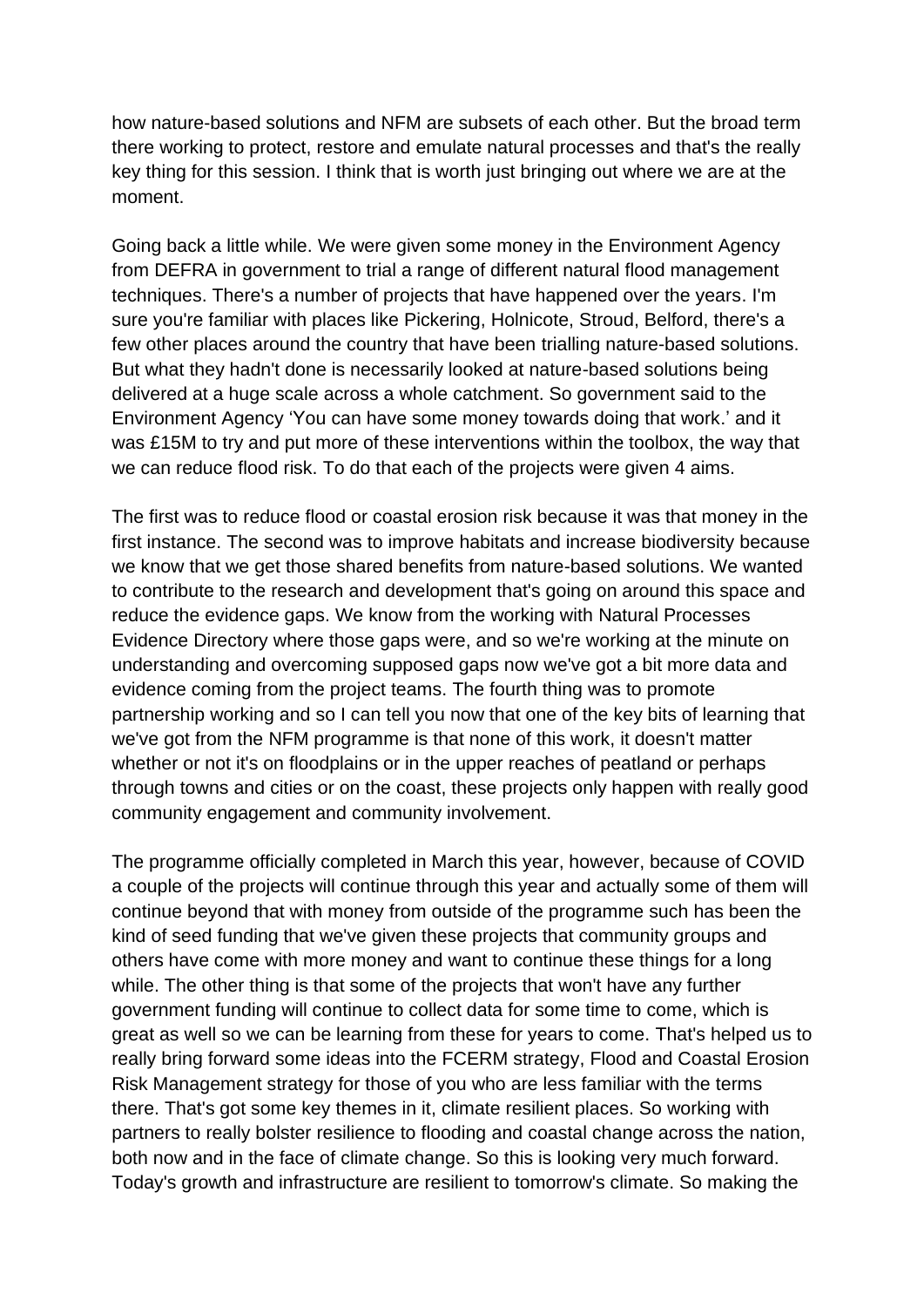right investment decisions, planning decisions to secure sustainable growth and environmental improvements, as well as infrastructure resilience to flooding and coastal change. Then the third one there, a nation ready to respond and adapt to coastal change which ensures local people understand their risk of flooding and coastal change and know their responsibilities and how to take action. It is littered with references to nature-based solutions, as is DEFRA's policy statement that was released on the same day. DEFRA's policy statement also says that we are committed to doubling the number of nature-based solutions in our £5.2Bn capital programme that started in March which will run over 6 years, compared to the last programme. So that's a really big commitment and some of that will be on floodplains. Some of that will be on lots of other things that we talked about. I think when I talk about nature-based solutions quite often the ones that people visualise are leaky barriers because they understand how they look and how they work in the landscape.

But the role of floodplains is important for flood risk management. Now, if I'm really cold about it really from a flood risk point of view, it's about the amount of space that they provide for floodwaters to be slowed or stored temporarily or maybe even for a slightly longer time. So the floodplain is really important from that side of things. But the picture on that screen on the right hand side of that slide is from one of the projects in the NFM programme and it shows that when they reconnected the river to the floodplain, that they didn't just create that space and let Mother Nature get on with it. But what they did was they got a really good mix of different seeds to introduce different flowers and plants within that to increase the biodiversity. That's been really great not only for the biodiversity, but also for the community as well, because they get a lovely space that they can walk around and enjoy too, and it's those shared benefits that are really, really important. From all the things that we can do with nature-based solutions but I think probably it's communities will be able to enjoy some of the floodplains by having that rich diversity and that rich environment to go and visit.

To try and bring this to life I've taken some of this from the work with the Natural Processes Evidence Directory which was published in 2017 and we're going to do an update next year. But the diagram on the right hand side shows relative benefits that you get as a result of implementing some of these measures. Now floodplain measures in some ways, I've picked one here which is multiple benefits of floodplain restoration. You can see that habitats can increase. Now we've not put 'You will get x amount exactly and that equates to £y' because that's really difficult to do and every situation will be different. But to give an indication that actually you do get these kinds of benefits from working with those projects is exactly the right thing to do. So you can see that the benefits can help government with the wider ambitions at the moment, carbon reduction, integrated water management, those kinds of things. They can obviously do great things for carbon as Emma pointed out, that would have been a part of the intro to this session. They can produce less carbon during their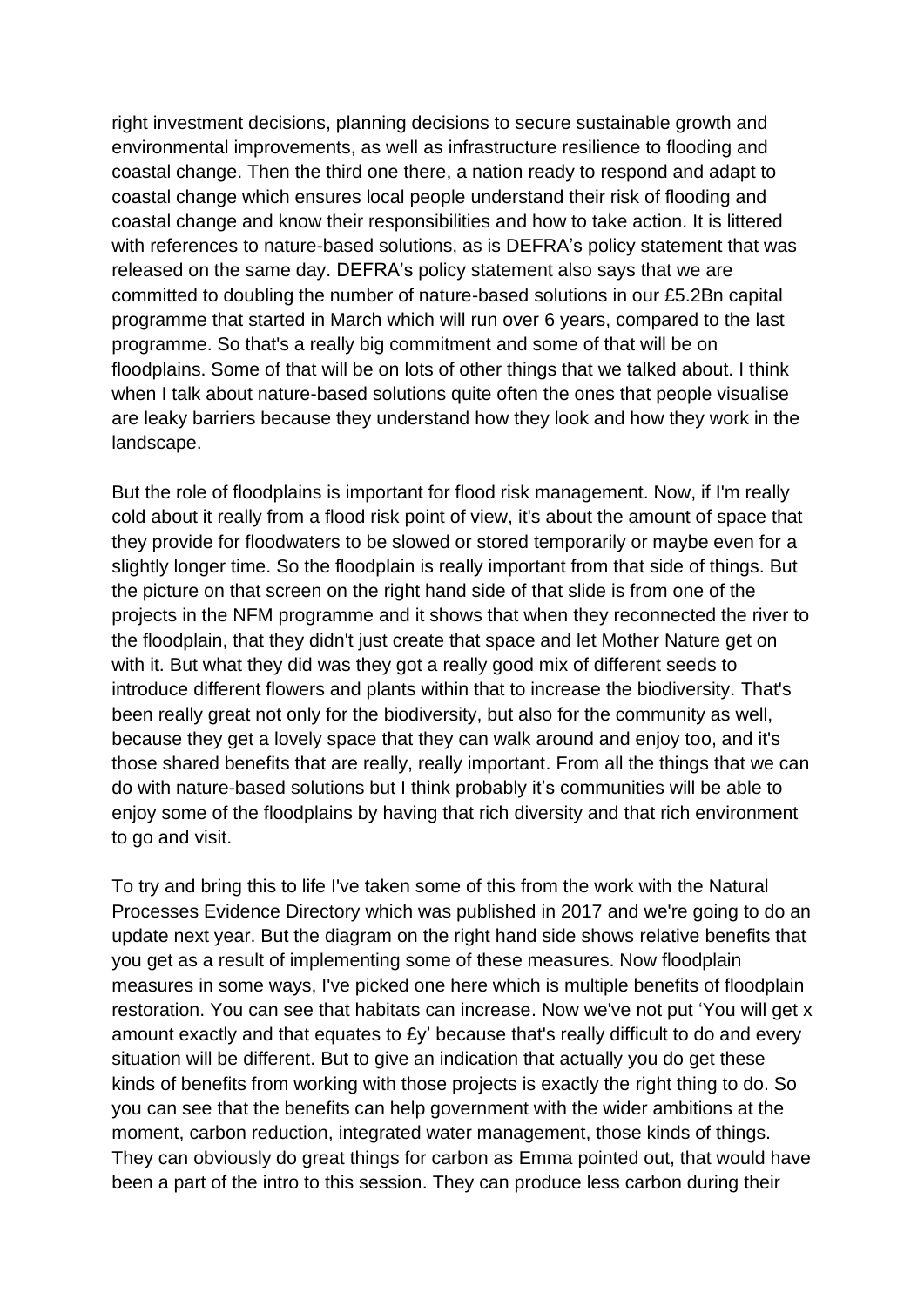construction in some ways compared to other ways that we reduce flood risk and they can hold water in the landscape which obviously has all those other great benefits, aquifers, clean drinking water, keeping some of the fertilisers that farmers use on the fields rather than in the rivers, and that can choke and have an impact on the biodiversity in the rivers as well.

So how do we make this happen is probably the next question and from a strategic point of view, what does this mean for funding in the future? Now there is no specific pot within flood risk management to do nature-based solutions or floodplain works. But it does fall under the toolkit that we have for investment within the £5.2Bn capital programme that I mentioned. The way to access that funding is through partnership funding. Partnership funding is a very specific set of rules and I'm not going to try and go into it in too much detail at the moment. But suffice it to say that the principle is that government will pay for certain outcomes to a set value of £s and we've made some improvements to partnership funding arrangements in the last year which should encourage more nature-based solution-type projects to come online. Generally these projects are led by risk management authorities so we're talking local authorities, the Environment Agency, water companies, IDBs and highways authorities. But that doesn't mean to say that other organisations can't be contributors, collaborators and engage with us on those projects, and perhaps access some of that funding in some way. I don't want to give the impression that there's a free for all on all of that money, there really isn't. There's a whole process to go through but there could be potentially some funding through our programme if it's going to deliver the right benefits that stack up under the rules that we work in. The other thing that I wanted to mention is ELM, the Environment Land Management scheme. So this is, many of you are probably aware of this, the replacement from the Common Agricultural Policies. We've left Europe and we think that there will be literally hundreds of millions of pounds that can deliver things that reduce flood risk but can work in the floodplains to make agriculture more sustainable. Then there are other funding which can come from pretty much anywhere, I'm not going to try and give you a whole list of all the various places that we can get extra funding from. So that's what we've done.

What we're doing in the future is raising awareness about the nature-based solutions and we want to build capacity. We work internationally with the US Army Corps of Engineers who co-ordinate a big group that work across the whole globe actually. They've just launched their handbook, literally a couple of weeks ago, which you can download. It's 1000 pages but they are all very valuable. We were speaking with them just yesterday about what we might do as a launch event more local to home than the USA. We're working on guidance, we're going to update that working with Natural Processes Evidence Directory and we're looking at the way that we might do our ways of working too. That is all I was going to say. I have rambled through quite a lot there and I recognise that not all of that is directly related to floodplain meadows. But hopefully that gives you that bigger context of where we are with what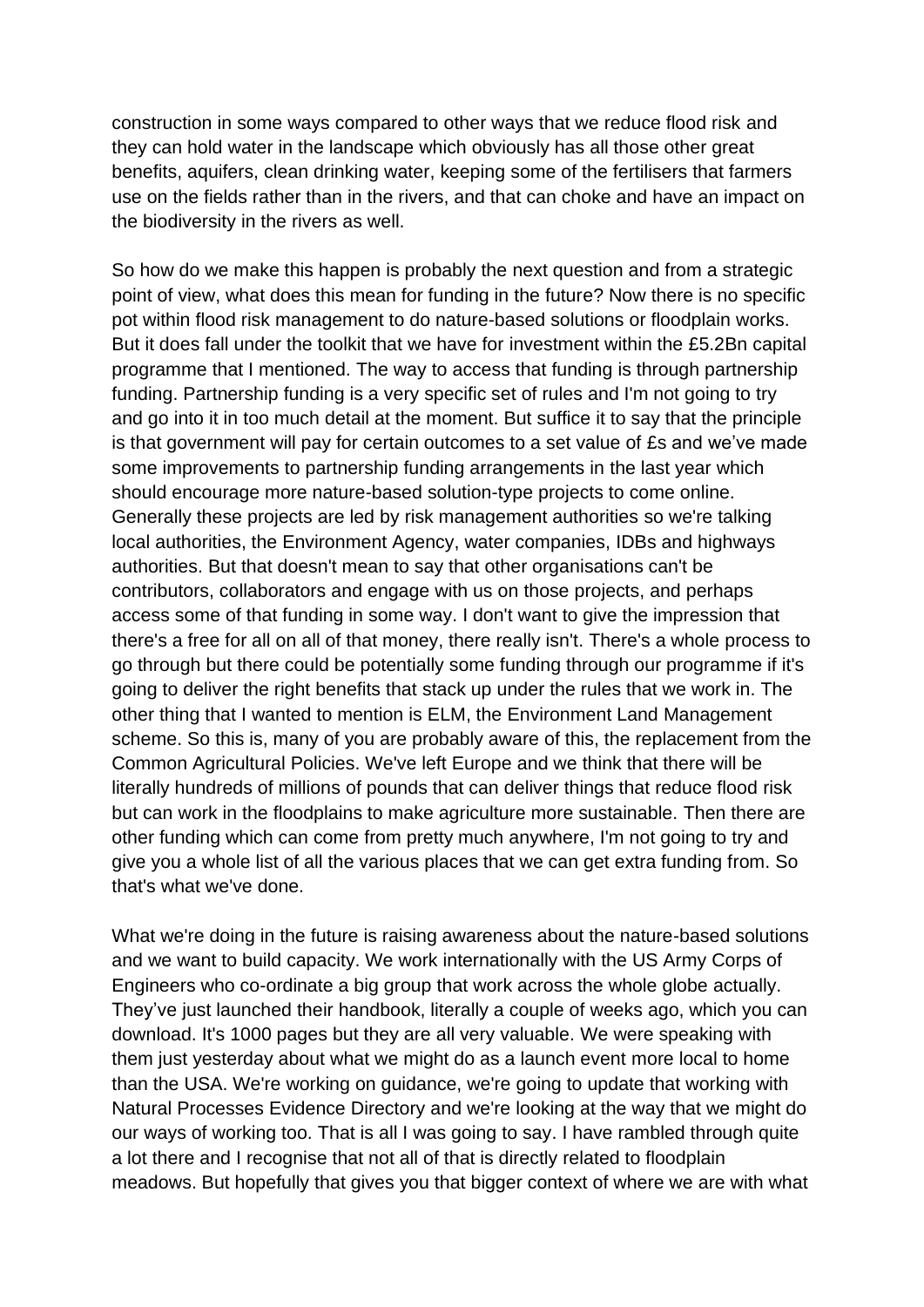we're doing and that there is a role for reconnecting floodplains and renaturalising rivers that has a flood benefit as well as all of the other things but for flood we do recognise those. If you want anything more, if you want to get in touch with me, it's probably easier than my email address to remember is [NFM@environment](mailto:NFM@environment-agency.gov.uk)[agency.gov.uk](mailto:NFM@environment-agency.gov.uk) and I'll do my best to get back to you and with that Emma I'll hand back to you. Thank you.

Emma: That's great. Thanks very much Jon and I'm really glad that you could come and say all that because we really want people to think about floodplain meadows as one of the NFM tools that can be used so that's really helpful. So we're going to move on but hopefully Jon will be around for some questions at the end. We are going to move on to 2 talks about the catchment-based approach, CaBA. The CaBA Biodiversity Hub Chair is Glen Cooper, who is Senior Advisor at Natural England and is the lake restoration lead. This will be followed by a pre-recorded talk by Lucy Butler from the Rivers Trust about the Rivers Trust Biodiversity Data Hub. So hopefully I should be able to hand over to Glen.

# **Lucy Butler and Glen Cooper: Rivers Trusts Biodiversity Datahub.**

Glen: Good morning everybody and thanks for the invitation to speak. So as Emma said I'm Glen Cooper, I work for Natural England as a Senior Advisor. This is really just a segue though into Lucy Butler's talk who will be talking to you about a new catchment biodiversity hub. But to set the context of that, I'm going to introduce where the work originated from, which is from the CaBA Biodiversity Working Group. I guess most of you probably know, but for those that don't, CaBA is the catchmentbased approach and it's a grouping of catchment partnerships across England, alongside a national steering group, and also a number of national working groups. There are 9 of those working groups and they include a range of issues including urban water, agriculture, abstraction, coastal and estuaries and there's also the Biodiversity Working Group which is the group that I chair.

So to give you just a quick outline of who we are, as I said, we're a technical working group made up of NGOs and the statutory agencies are listed there and included in that are Emma and colleagues from the Floodplain Meadows Partnership as a standing member. We have a number of roles really. You can see there some of the things we do, but it's driven around advice to catchment partnerships to support their work and enhance their biodiversity delivery that comes through that. We do that through a number of ways through promoting information and data. We give advice on technical and policy issues that influence the management of wetlands and water. We develop communication and advice for partnerships and for others to use and I'll come on to talk about that in a minute. So that's a kind of overview of what we do. You can find out more about us and CaBA generally and the other working groups at the CaBA working groups page. The page has actually literally been updated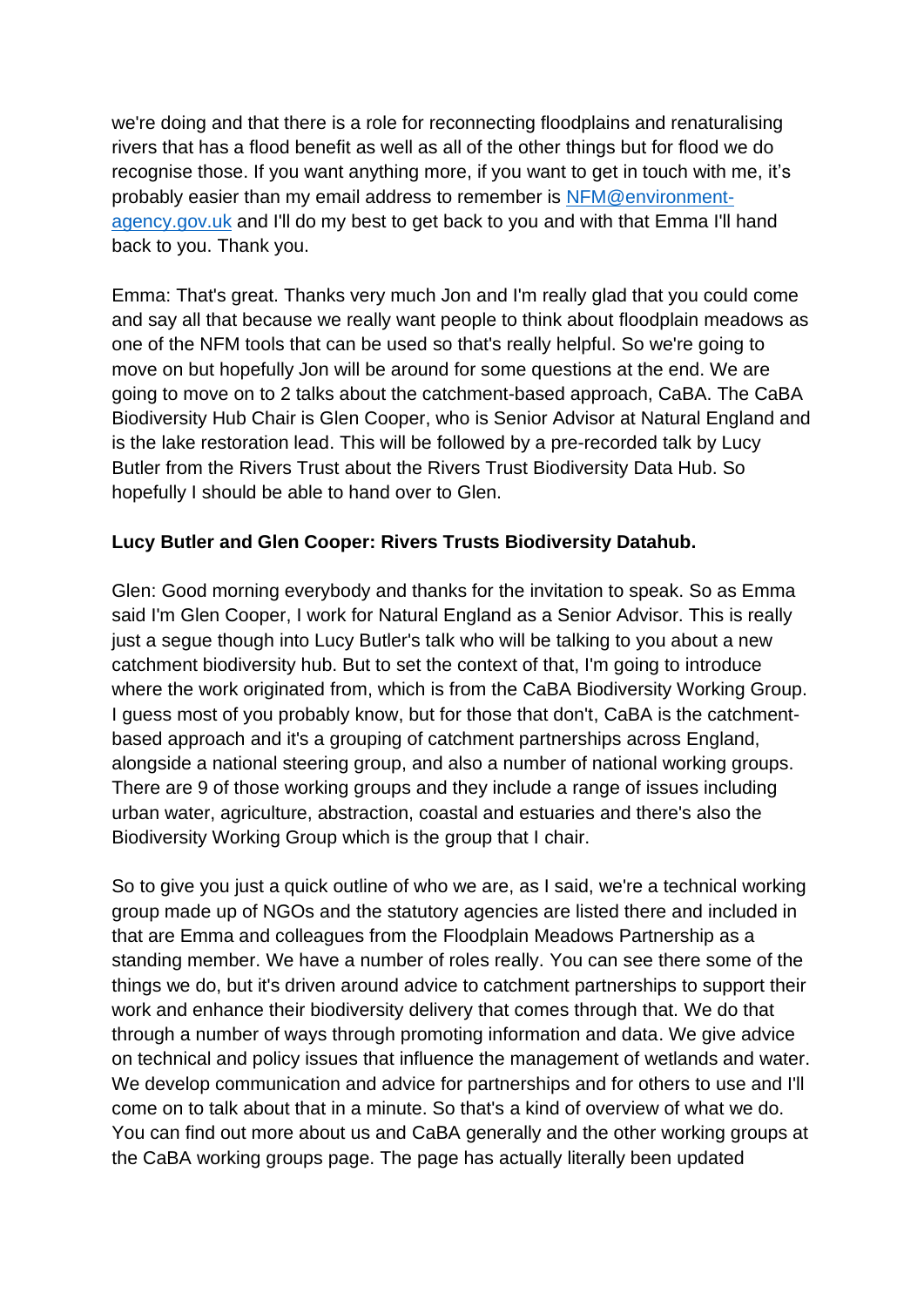yesterday. So this is an old image here but if you go onto the CaBA website now and look for working groups, you'll find our webpage there.

The sort of things that we've done in the past and are ongoing at the moment, we've done various things around the 25 year plan. For instance, we produced an advice paper independently to DEFRA and Natural England around the Nature Recovery Network Development. We've been working for a number of years and it started with our joint role as TBG group on working up a new priority habitat, floodplain wetland mosaic, which is moving on from coastal floodplain grazing marsh and that's ongoing work. We produced a biodiversity pack, which I'll come on to in a minute and the latest work is around the biodiversity hub which Lucy will talk to you more about. So just for awareness really the CaBA biodiversity pack. There are a number of very accessible technical but very accessible PDF sheets which cover a range of wetland and water habitats, including wet grasslands and within that reference to floodplain meadows. These sheets are really designed for practitioners to understand the role of natural function within wetlands and water, but also understand how they can apply that, and particularly for partnerships, how they can apply that to projects and work that they're doing. So you can see the list of sheets there and you can access and download these yourselves or pass them on to partners. It just gives you a flavour of what the sheets look like. So there's guides for those species and habitats associated with water and wetlands. That's it really, that's just my little intro and I'm going to hand over to Lucy now who will talk you through the development of the data hub that she has been leading on on behalf of the group.

Emma: Thank you Glen. We can move straight on to Lucy's talk.

Lucy: Hello everyone. I'm Lucy Butler. I work for The Rivers Trust in the Data and Evidence team and I'm also part of the catchment based approach, the CaBA technical support team. Today I'm just going to give you a quick introduction and a bit of a demo of the new CaBA Biodiversity Data Hub that we've been developing in collaboration with the CaBA Biodiversity Working Group.

So CaBA partnerships are supported by a growing team of technical specialists. One of the key aims of the technical support team is to help make data and evidence more available and accessible to all partnerships and communities. The way that we've done this is primarily through development of the CaBA data package. So the CaBA data package and the user guide that sits alongside it have been developed over the last 7 years. There's now over 200 different environmental layers available that can help catchment partnerships understand the issues and characteristics of their catchment. It can also help them identify opportunities for action and where there's opportunities to collaborate with other partners to deliver multiple benefits. This makes it a hugely valuable resource for catchment partnerships. However, we do appreciate that now with over 200 data layers it can be a bit overwhelming sometimes to know where to start, or how to identify the really key pieces of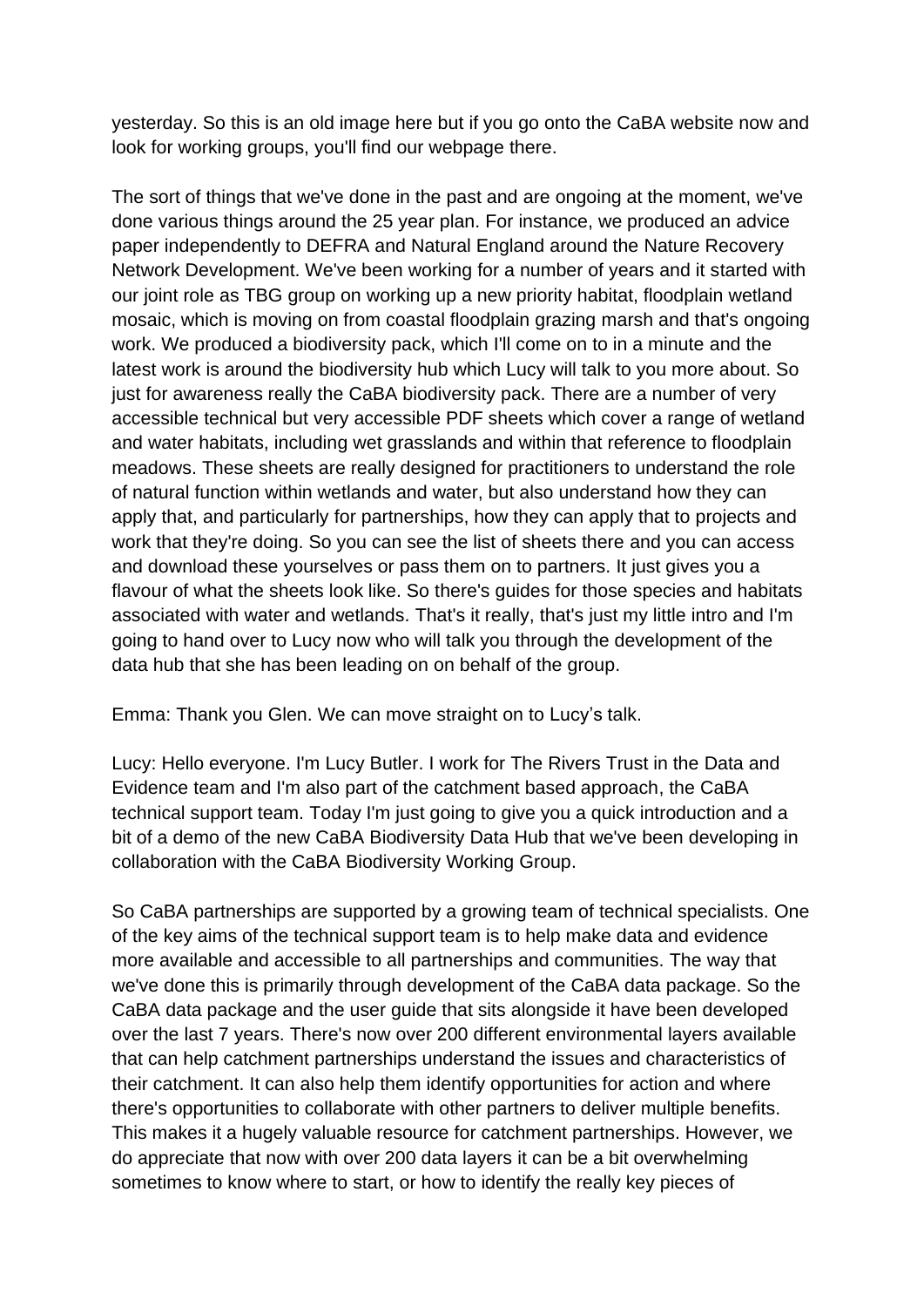information for your particular situation. So to help with this the technical support team have been working with a number of the CaBA working groups to develop resources and hubs that make it easier to access the key data layers related to particular themes and that's included working with the Biodiversity Working Group to develop the Biodiversity Data Hub.

I'm now just going to give you a quick demo of some of the resources. So firstly, what's included in the Biodiversity Data Hub and where can you find it? So if you go to the catchment based approach, open data portal, which you can find at data.catchmentbasedapproach.org. If you click on the Working Groups tab here at the top, this will take you to the page where we've begun to theme the different resources available. So as you scroll down you see we've got the resources for urban data, health and wellbeing, coasts and estuaries and then you come to the biodiversity layers. So one of the first things that you can do from here is you can browse the biodiversity data catalogue. If you just click View Data that'll take you to the catalogue. In here we've got about 70 different national GIS layers that are all related to biodiversity or restoration of natural processes. These layers were identified by the CaBA Biodiversity Working Group who undertook a review of the CaBA data package last year and chose which were the key datasets that we should include. We've also added a few new ones that weren't previously available and there's a few more to come but I'll give you a bit more of a demo of the layers that are included in a moment. So then if we go back to the main page you've also got a link to launch the biodiversity data explorer. So this is a simple web application that allows non-GIS users to explore the data and create their own simple maps and again I'll give a demo of that in a moment. If you're an Esri GIS user you can request to join the ArcGIS online biodiversity data group so you can more easily search for the layers in your desktop or Online GIS. We then have a link to the CaBA biodiversity pack that was developed by the working group. This sets out guidance and key management measures to help partnerships guide decision-making around restoration of natural processes across a number of key freshwater and wetland habitats. Then we have a link to a supporting StoryMap that's coming soon and I'll say a little bit more about that again later as well.

So I'm now going to give you a demo of the biodiversity data explorer and show you some of the layers that are available within it. So when you first open the App you'll see that there's various icons and buttons around the screen that you can use to create your map and control what it looks like. So probably the first thing to do is to click on this button down here All Biodiversity Data and this allows you to add layers from the biodiversity data catalogue but there's still quite a lot of layers in there to search through. So to make it a bit easier we've split the data out into categories which you can access by the different buttons along here. So we've got data on issues and status. So that's things like triple SI condition status and WFD classifications. There's then information on designated sites. We've got data on priority habitats and important areas, and the new habitat network mapping from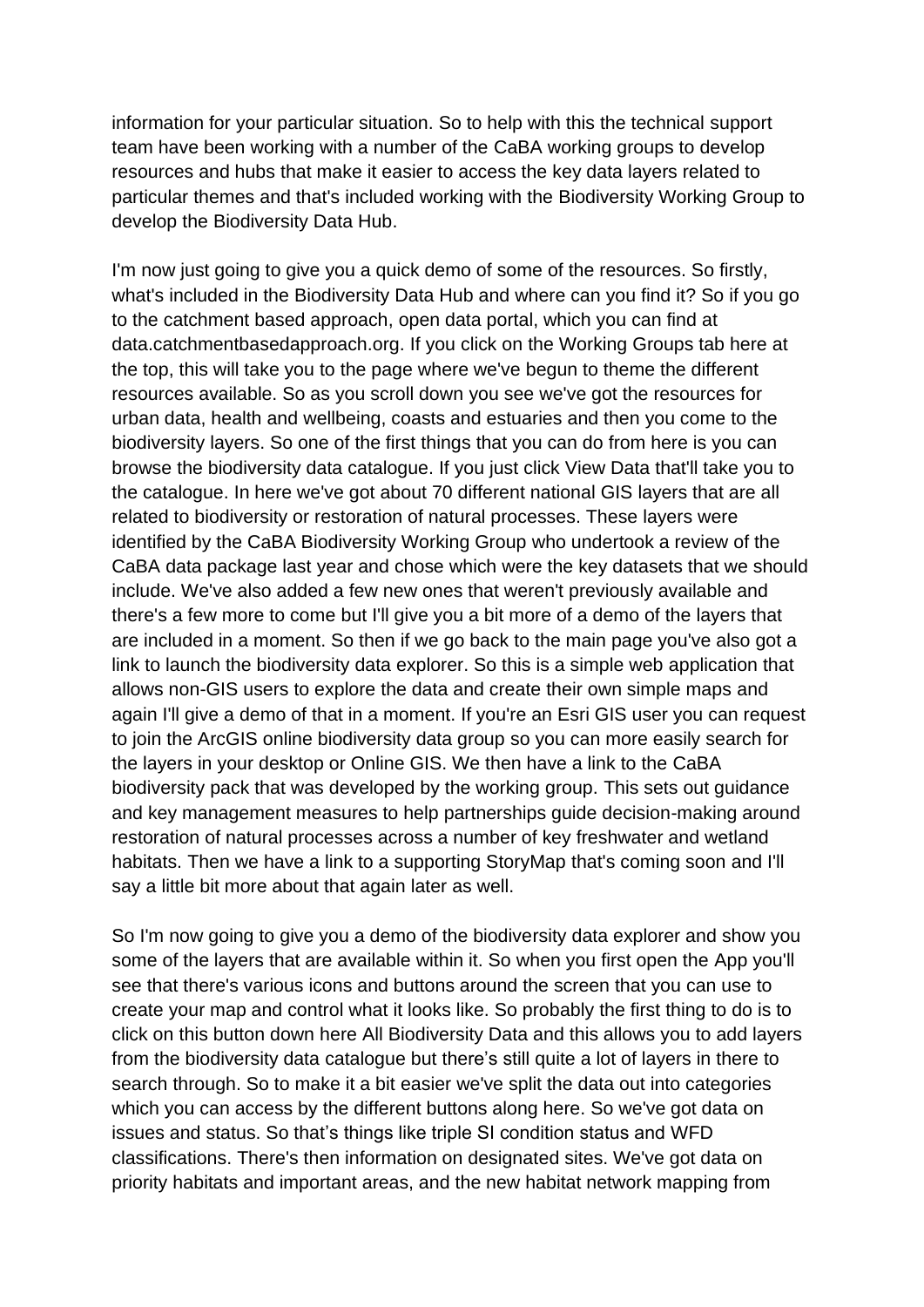Natural England both as combined and individual layers. We've also recently added the priority habitats, river and stream and lake restoration priority areas into there. So there's then data around opportunities related to climate change and resilience. So there's the Environment Agency's riparian shade data in there, working with natural processes data and information on peaty soils from Natural England. We've then also got Natural England's natural capital layers in there. There's data on coastal habitats so that includes opportunities for restoration of salt marsh, seagrass and native oyster. There's information on catchment characteristics predominantly land cover and soils. We've then got some data on where actions are taking place and also some citizen science monitoring data. For example, there's the modular river survey, some data from Riverfly and also from FreshWater Watch in there. There is then some basic base mapping data that you can add, such as administrative boundaries, etc. and then we've also added a tool that will allow you to upload your own data onto the map. So if you're an ArcGIS use you could search through your own account or you can search through everything that's available on ArcGIS Online. You can add data from a URL, such as a web mapping service layer, or you can also add data from a file, for example, a shapefile or a CSV file.

So I'll just now add some data to the map. So if we maybe add the triple SI condition status and the WFD classification data, so you just click on Add to add it there to the map. For some of the layers you might need to zoom in until they become visible. So that's the case for the triple SI data there. Then once you've added your data to the map you'll see that for a lot of the layers if you click on it it'll open a pop up with more information and for some of the layers you've got things like links to external resources. So we've got a link out to the catchment data explorer there as well.

So in terms of other tools and widgets that are available in the App, you can do things like you can change the base map if you want to overlay it on aerial imagery. You can just view the legend and you can also see the layer list for the layers you've added. So you can turn layers on and off through here and you can also do things like vary the transparency. You can also view the data that's contained in the attribute table by clicking on this little button here to see more information. Then the final thing, we've added a few little tools just to help you explore the data. So there's a simple measure tool for distances and area, we've added a swipe tool that allows you to swipe data on and off which can be quite useful in helping to compare overlying datasets. There's a select tool which allows you to select data for your local area of interest. Then there's also a print function that'll allow you to print off a simple map in PDF format. So that was really just a quick overview of the hub and the explorer.

Then finally, as I mentioned, we're also in the process of developing a supporting story map to provide further guidance and this will be structured around the same structure as the CaBA biodiversity pack. So it will provide information on key datasets from the catalogue that might be helpful in identifying opportunities to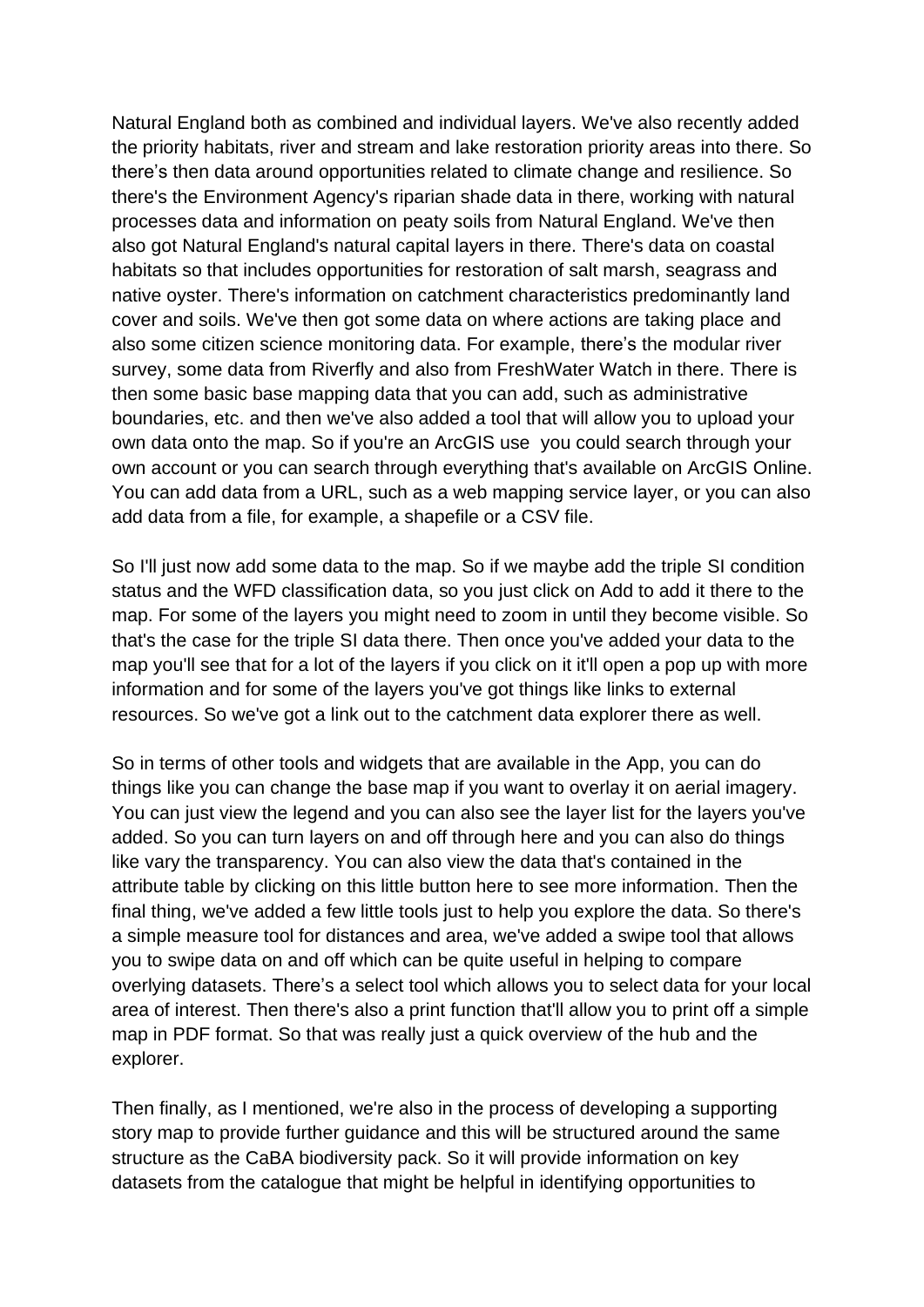restore natural processes within key water and wetland habitats. The story map will also include case studies showing how partnerships are using data and evidence to support biodiversity delivery, and there'll also be links to external resources. For example, we're going to have a link to the meadow map from the Floodplain Meadows Partnership in there. There will also be links to webinars. So hopefully the story map I'll be ready to release shortly later in the year and you'll find the link on that main page on the CaBA open data portal. So that was just a very quick overview. Thank you for listening and if you've got any questions then please do get in touch. Thank you.

Emma: That's great. Thank you very much Glen and Lucy, and we'll move straight on to James Locke who is Nature Recovery Network Delivery Partnership Lead Advisor at Natural England and he is going to talk to us today about the Nature Recovery Network and floodplain meadows. So thank you very much James and welcome.

# **James Lock: Nature Recovery Network and floodplain meadows.**

James: I'm Jamie Locke. I work for Natural England within the Nature Recovery Network Delivery Partnership team. So firstly just a thank you for letting me talk today. I've dialled in whenever I can and it's been a really lovely conference, really insightful and really positive. So say thank you for allowing me to speak. I'm quite new to the sector so I'll probably have a slightly broader focus than some speakers and I may touch upon some themes which have already been mentioned across the conference. But what I want to do is talk about the Nature Recovery Network in perhaps a little bit more detail. In particular, the role of the Nature Recovery Network Partnership. If I use the term NRN, I mean Nature Recovery Network. But I want to talk about the partnership in more detail, and how some upcoming policies and levers might align to help support floodplain meadows and nature recovery more broadly.

So what is the NRN? So the Nature Recovery Network will be a single national network of wildlife-rich places. It's a major commitment within the government's 25 year Environment Plan and ultimately it has its roots in the 2010 report by John Lawton into the State of Nature and the report recognised that protecting isolated pockets of nature wasn't really doing enough to prevent species declines and he advocated bigger, better, more joined up approaches. I think it's almost become a tagline. Bigger, better, more joined up and I think it's helped spark a shift from just conservation to nature recovery more broadly which is really what underpins the NRN.

So why have a Nature Recovery Network? So the NRN provides a framework for a new integrated approach to nature recovery, bringing together partners, policies and investment to help address the crisis facing biodiversity, climate and health. There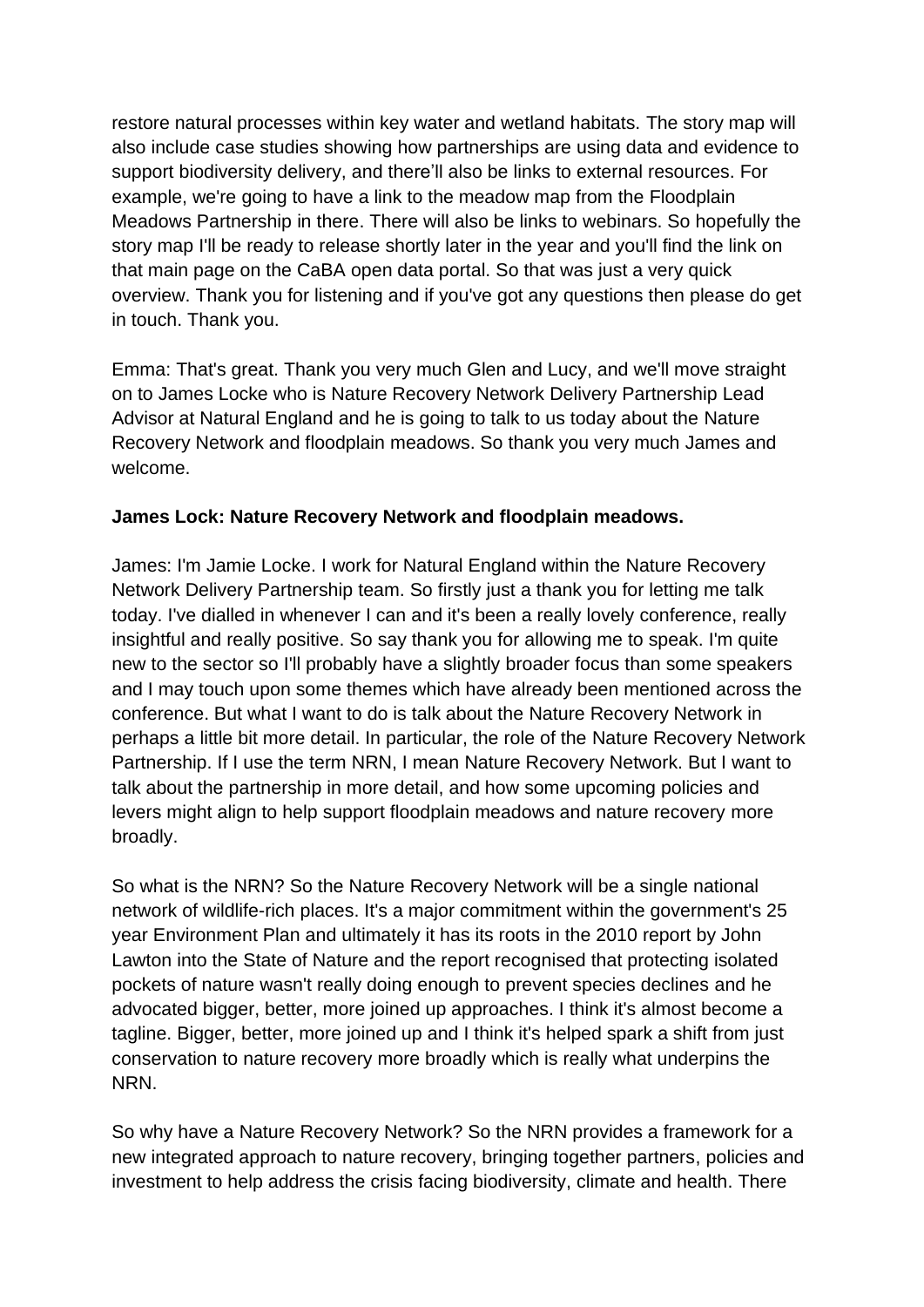are 3 main objectives within the 25 year Environment Plan. So to significantly improve the condition of protected sites, to create an additional 500,000 hectares of new wildlife-rich habitat outside of these sites, and to recover wildlife populations and return lost species to their natural ranges. I think a large number of other objectives sit under the NRN umbrella. So looking to use nature-based solutions to adapt and mitigate climate change and improving access to nature to help ensure that nature can be used as a public good to benefit everyone. But I think those 3 objectives on the screen there are almost our top 3 headline objectives.

How will the NRM be structured? So existing but improved protected sites will be at the heart. Newly created or restored wildlife-rich habitat corridors and steppingstones will connect wildlife-rich areas to help wildlife populations grow and move. Buffer zones of sustainably managed land will protect key network areas, green and blue infrastructure and networks of multifunctional green space, urban and rural areas improving landscape resilience, ecosystem services, health, wellbeing and environmental equity, and also nature recovery areas that a landscape or catchment scale will make a significant contribution to help us restore nature, reach net zero and improve economy, health and provide wellbeing benefits.

How will the Nature Recovery Network be delivered? So we're taking forward 3 main action areas to help deliver the NRN. First and foremost is building strong partnerships including government, landowners, business, local communities and conservation organisations to help deliver action on the ground. This will be coordinated through a cross sectoral management group. The second is around spatial planning and spatial tools to help target and plan the NRN nationally and locally. You might have heard reference to local nature recovery strategies over the course of the conference which will be one of the key mechanisms by which we do that and I'll go into a tiny bit more detail on those in a moment. The third really vital work area is around the integration of nature into policy and key funding streams.

In terms of the first of those work areas, we know that we can't do this alone and it will ultimately be people that deliver the NRN. So we need to collaborate. So we've launched the National Delivery Partnership, led by Natural England, to provide support and advice and galvanise wide support and commitment to the NRN from public and private sectors. The partnership is open to any organisation willing to support nature recovery network delivery, and oversight will be maintained through a core management group with sectoral representation. We will also be helping to support local partnerships on the ground. They'll be absolutely key to delivery and our area teams are building capacity to help support existing partnerships and grow partnerships where perhaps they are needed. In terms of who is on the management group, this is just a snapshot of who we have. So on the left there's a range of cross government sector organisations. On the right, we couldn't fit everybody's logo onto the screen, but that gives a broad representation of the sectors which are on our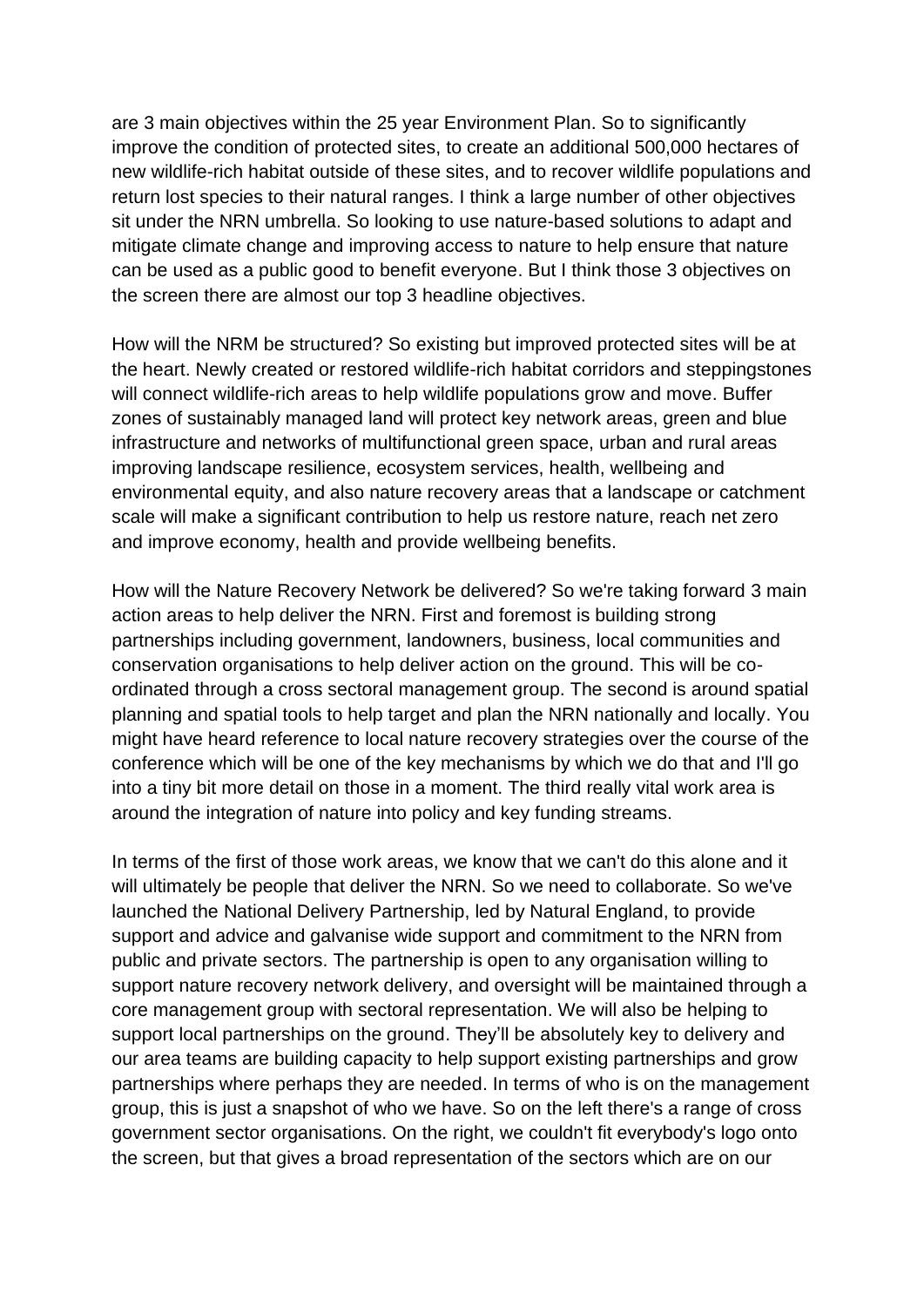management group. That group may tweak and change slightly over time but we've got about 30 sectors represented there.

Local Nature Recovery Strategies or LNRS will be locally developed tools that map and target priorities for nature recovery. There'll be around 50 developed at a county level and joining up across England. They'll play a huge role in identifying what and where actions should be delivered and once the Environment Bill receives royal assent, which we expect to happen in November, responsible authorities will be appointed and the development of Local Nature Recovery Strategies will become mandatory. They'll be developed through a collaborative, transparent and locally-led process which will begin next spring. These will be mapping tools with a legislative underpinning. But ultimately the targets themselves that they highlight will be nonbinding and the delivery will be driven through collaboration and incentivisation. The third key area that is being taken forward is around simply the alignment of a huge number of different policies and funding streams which are coming online at the moment. So I'm sure you'll have heard reference to ELM also known as more recently 'future schemes', new farming incentives which are being developed to help support action to deliver nature recovery. Mandatory biodiversity net gain will commit developments to improving and increasing biodiversity on sites and where this is impossible Local Nature Recovery Strategies will help target and enable local offsetting. We will be aligned with England's Tree and Peat Action Plan and associated funding, and we're also working with new partners including business and finance to help secure private investment and begin to explore how we can make blended finance work and support nature recovery on the ground.

Why is the Nature Recovery Network different? A lot of people ask this question. But I think one thing which is really different now compared to the past is the commitment and engagement across governments. The integration of funding and policy and nature being seen as a solution now rather than a barrier. The length of time being committed to because this is part of a 25 year plan so it's not a short term project. COVID and public support has led to a huge interest in nature and the capacity for nature to help us recover and heal. The range of partners from beyond the conservation sector, so landowners and businesses are now very interested in this as well. This incentive driven approach gives us a huge opportunity and finally, the fact that LNRS's have this statutory underpinning is quite new.

We're in a phase where we're trying to deliver nature recovery whilst many of the tools that will ultimately help this are still being developed. But there's so many success stories out there and we've heard a lot during this conference already. But I think really what I want to highlight is that we're entering a time of real opportunity for nature recovery with a lot of really exciting new tools and levers just on the horizon. I think Local Nature Recovery Strategies in particular could be a really powerful tool for floodplain meadows because they'll help us to identify opportunities to create more and will help build them into long-term collaborative action plans to restore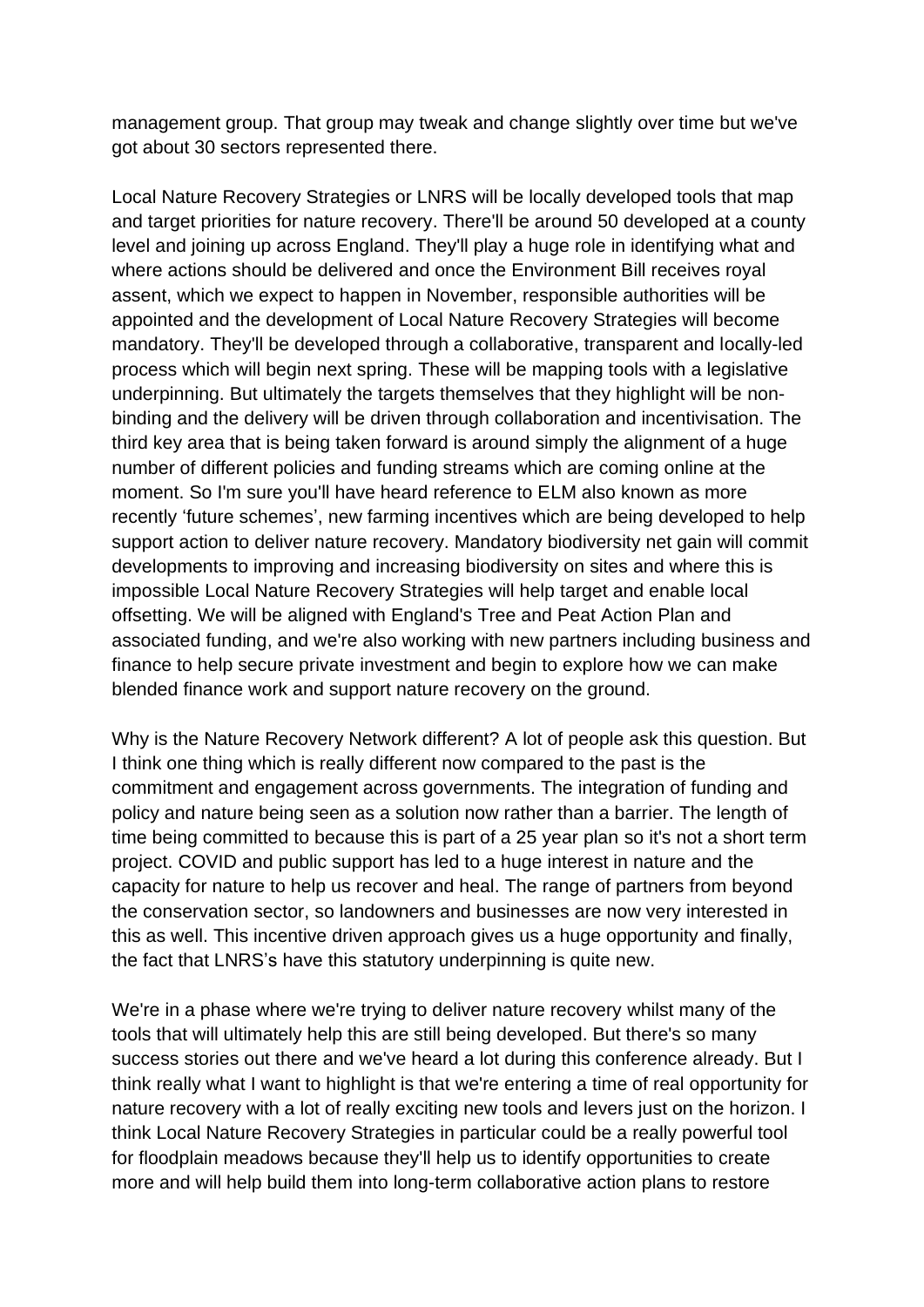connectivity across the landscape. So do take every chance to engage with LNRS's when they're being developed in the new year.

Just to say if you do have any questions do ping them my way. So [James.Locke@NaturalEngland.org.uk](mailto:James.Locke@NaturalEngland.org.uk) or if you'd like to become a partner, again email myself or our nature recovery mailbox at the bottom, and just say you'd like to be a partner because we would love to work with you. If you want to know a little bit more about Local Nature Recovery Strategies, again do you get in touch with the above because we're holding a webinar on the 21<sup>st</sup> October, partly to support the national consultation which is underway just to help us develop the guidance and regulations around these strategies, but we'll also explain them in a little bit more detail on the pilots which have recently finished as well. So do sign up if you'd like to be involved. But thank you very much and that's me done.

Emma: That's great. Thanks Jamie. I feel a bit more positive listening to that which is nice. We are now behind time. We should have finished by now so we've got 2 polls we just need to answer and then we'll take maybe 1 or 2 questions. So if we could launch the first poll that would be great. The first poll is - Do we need a floodplain strategy? Yes or No? Barry Gardiner at the beginning of our conference said we did. I'm not trying to influence you or anything. It would be interesting if you think not if you're prepared to say in the chat why not? It'd be really interesting for us to know that. If we could launch the second poll. Can you suggest priority policy areas we should be focusing on in the next 6 months? Just put it down in the chat whilst we're doing the Q&A. That's lovely. Thank you very much. All right. So has anybody got any questions for our 4 speakers?

# **Questions**

Helene: There was a concern, a bit of discussion about the Magic Maps and data that is already available. I think a couple people talked about where floodplain meadows haven't been recorded yet. That's possibly a question for Glen. How can the hub record that? I suppose it'll be through floodplain meadows data.

Glen: Yes that's what I was going to say is that the priority habitats are set actually through the NERC Act ultimately. That's the point of the data hub is that you can take the information that you'll gather as the partners, the FMP, and upload those and we can have them on the data hub so that you can apply them to those other layers and refine them effectively with more up to date data.

Emma: I think the data hub and the strategy stuff is really important and it's really important that we feed our data in as best we can, but that other people locally do as well so that it's all there and it doesn't get missed on the system.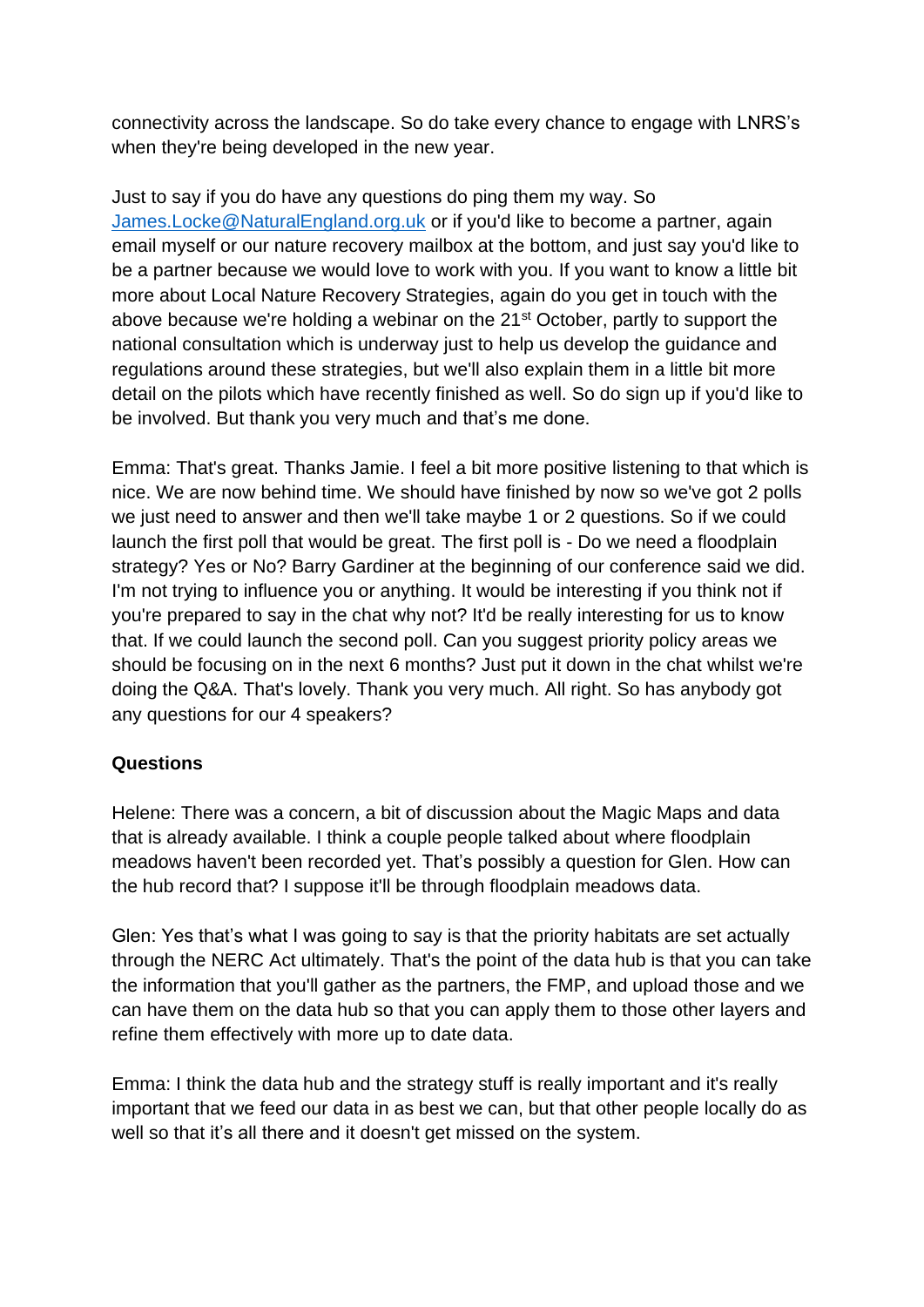Martin: It was just a comment really on Jon Hollis's presentation about natural flood management. I think we shouldn't forget that the one great thing about floodplain hay meadows is they also provide natural nutrient management. They are where they are because you get the free fertilising effect of winter floods. Of course what you're doing is making a useful product from surplus nutrients entering the ecosystem. So I think that is worth emphasising, you have this virtuous circle of actually getting a useful agricultural product and also removing excess nutrients from the system.

Jon: I don't think there's much I can say different because I think you're right, absolutely. Great feedback loop there that creates great things for people and wildlife as well so nothing on that. I think, as I said in the presentation, from a purely cold perspective of what do we need from a flood risk perspective it is about the amount of space of water that we can hold back. But absolutely all of those other benefits are fundamental to choosing what we do and which measures we use. As you say, if we could do stuff for agriculture, if we can do stuff for health and wellbeing that is really important too. So yes that's a good point well made. Thank you.

Antony: So my question is about the policy and funding strands. So floodplain meadows which we were showing in the last session are a result of human activity maintained over a 1000 years and their restoration really depends on that continued maintenance and management and involvement of people. So what space is there for working with cultural processes and culture-based solutions to sustainability, they're somewhat cut out by the language in many cases.

James: I think there could be a link here to Local Nature Recovery Strategies. Again, I'm probably reaching a tiny bit beyond my knowledge at this point but these strategies will be hugely collaborative and will have a huge range of stakeholder input. So there could be opportunity to get shared interests and shared funding streams working together in the same place. I'm not sure if that fully answers your question but do sign on to that webinar if you get the chance because it could provide a little bit more detail into how this will work.

Glen: I think it's also worth saying that in delivery of the kind of landscape and biodiversity benefits that you could get from if you like it would be simplistic but from floodplain meadows, it depends how they are managed, but you're inherently drawing in those kind of cultural traditions and practices that have happened to create them. So really the way that they're, I'm not close to the ELM process or the new scheme process, but the delivery of those other objectives around climate resilience and biodiversity inherently have a degree of the cultural and historical management of some of those habitats built into them I think, so there is an element of that.

Ann: Are farmer facilitation groups part of the NRN partnership?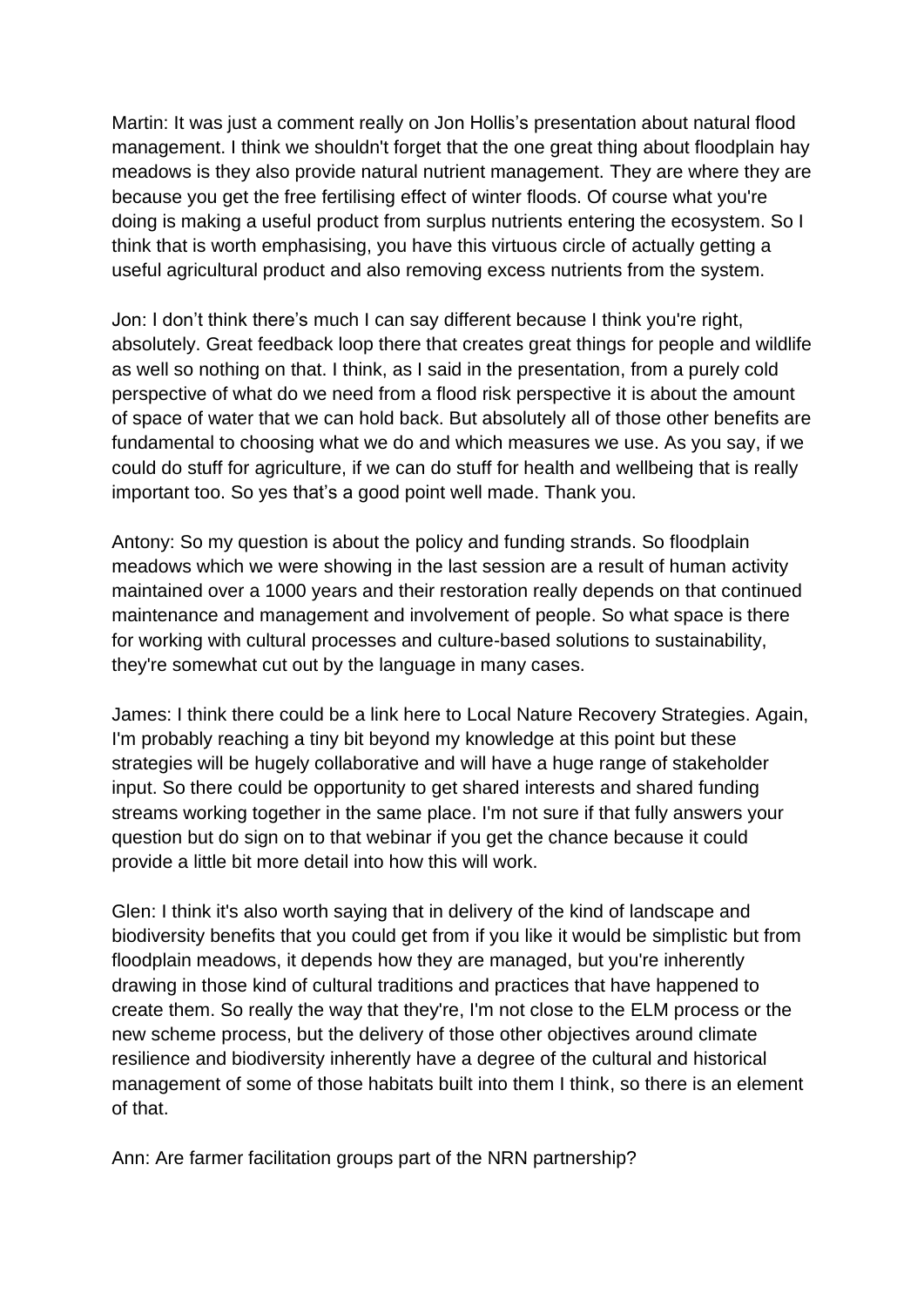James: We've opened the door to anybody who wants to sign up. So on the management group in particular we've got the NFU involved, we've got the CLA involved. It's been a very busy and strange year with one thing or another, but we want to work with our management group to help our sectors engage with those sectors a little bit more. So I think potentially the NFU might fulfil that role to a degree but like I say we're keen to engage with sectors as much as we possibly can. So if you feel there's a gap in the management group let us know or if you want to sign up to be a delivery partner and work with us then do, we want to work with as many different groups and sectors as possible.

Kevan: We've heard all these amazing benefits that come from floodplains but there seems to be no mechanism at all for weighting them. So do we weight the culture or the biodiversity or the flood management or the hay production and so on. When we look at the funding streams, the funding streams are often just looking at one piece of that, and often looking at it in the very short term. Somebody suddenly says they have some money to spend, please could you write a grant to do x. So the sustainability aspect of it is also not factored in and this becomes really crucial when we are looking at the proposals to scale up massively the amount of floodplain meadows that are being created. So I think there's a whole other discussion which obviously we can't have now, just about how one balances all these interests and how one controls or manages the sustainability in terms of the financing, which is clearly when you follow the money it usually ends up not doing the 25 year but doing the next month for 6 months or something.

Jon: I think that is a really good point and it's something that I said in the presentation that we talking with the Americans yesterday, it was one of the things that we were talking about there and actually what is it that we talk about when we value these things? I think the trouble is is that numbers work in a lot of ways and so sometimes big numbers are good, sometimes big numbers are not so good, depending on what it is that you're looking at. But numbers are easy to compare. So the reason that's important is that we end up in this economic kind of assessment of where we want to put our money, not necessarily maybe that more philosophical idea of what the benefits are, because benefits that flow from the things we do are not always easily monetised and compared in monetary terms. I think this is the point that you were making there in terms of how do we bring all of those things together and how do we weight them? I don't think necessarily we do need to weight them. I think what we need to do is bring the experts, the people that are passionate about those different things together to create the shared view and ambition and idea for what it is that we want to do in the landscape. I'm being very broad in this because I don't think this is a specific problem just for meadows. I think this is something that we battle with across nature-based solutions. In some ways it's what all government departments maybe battle with in terms of where they are trying to balance the priorities. So I think there's something in there. But I think also on top of that, we quite often look at the money that we need for the upfront changes, the bill, the